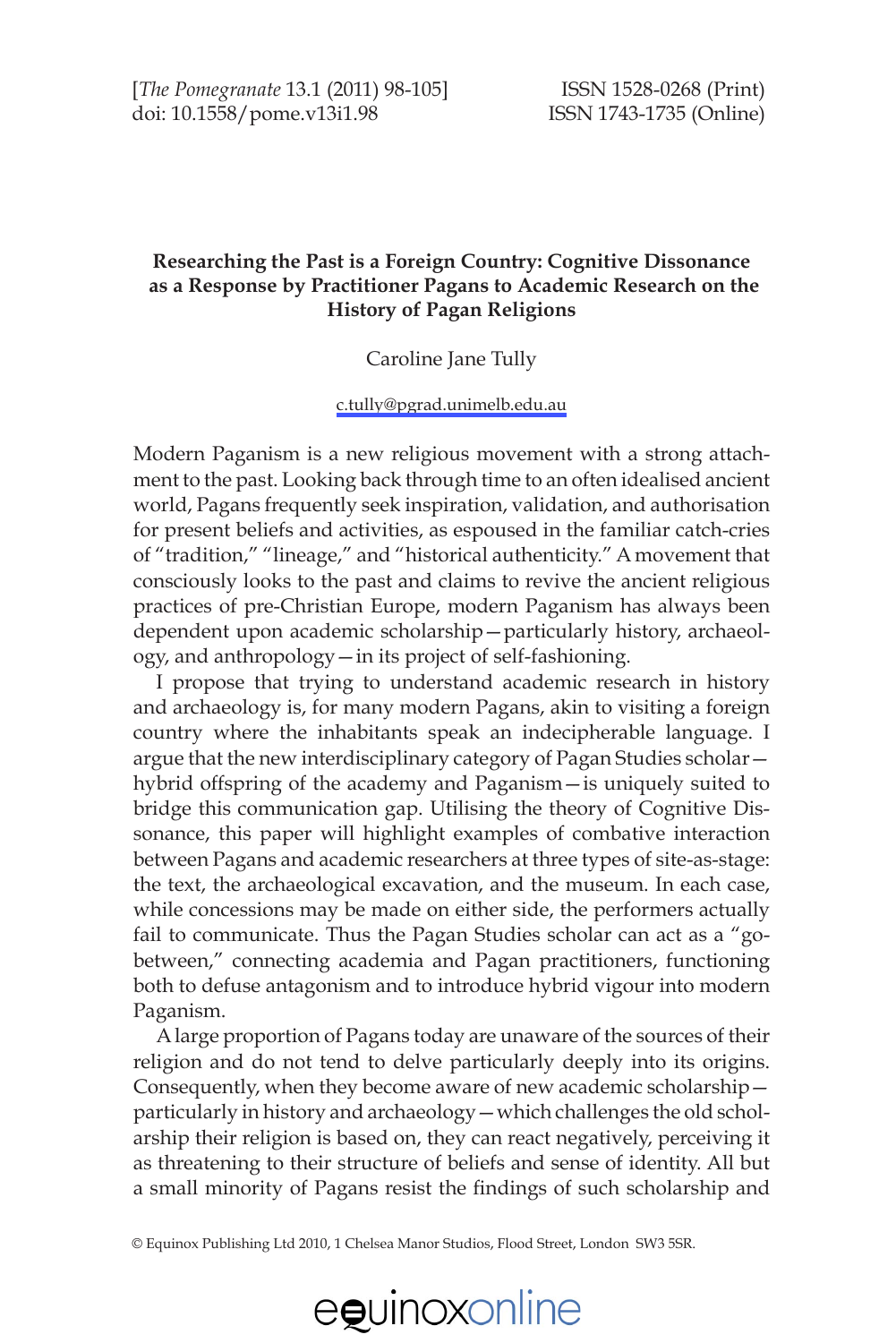cope with its revelations in various ways: one of which involves attempting to inflict the subsequent trauma they feel back on to the academic researchers—the bearers of bad news.

I suggest that this negative reaction is the result of cognitive dissonance, a term coined by psychologist Leon Festinger, who in 1956 tested his idea that human beings do not like inconsistency by studying the reaction to prophecy *disconfirmation* by a doomsday cult that believed they were in communication with aliens.<sup>1</sup> The theory of cognitive dissonance proposes that people have a [motivational drive](http://en.wikipedia.org/wiki/Drive_theory) to reduce dissonance which is aroused when they are confronted with information that is inconsistent with their beliefs. If it is not reduced by changing one's belief, dissonance can result in misperception, rejection, or refutation of the information, seeking support from others who share the beliefs, and attempting to persuade others, in order to restore consonance. It is in an effort to reduce dissonance that these Pagans resort to denial, justification, accusations of anti-Pagan prejudice, and indulgence in confirmation bias: the favouring of information that confirms their preconceptions, regardless of whether it is true—or as archaeologist Brian Hayden describes it, "feel-good epistemology."

Current research into the ancient world threatens what many Pagans have both intellectually and emotionally internalised about their religion—what they concretely believe—and this causes the trauma of cognitive dissonance. Aporia looms and the question arises "Am I believing a lie?" Once dissonance is aroused it needs to be reduced and, although one of the options to reduce dissonance would be to be more open to the findings of historical research and therefore modify one's beliefs about Paganism's historicity, the more common reaction seems to be the psychologically comfortable answer: "No"—it is not Paganism that is historically inauthentic; it is the scholars researching it that must be wrong/ faulty/anti-Pagan. In this case dissonance is not reduced by changing one's beliefs but instead by rejection and refutation of the offensive information, the seeking of support from others who share their beliefs, and the attempt to persuade others of their rightness.

From the Pagan point of view, academics are seen as having colonised what is rightly Pagan as a study topic for themselves. The perception of academics as outsiders has resulted in fierce boundary-policing by Pagans, and resistance is framed in terms of protecting religious rights and the expression of outrage at what are perceived as offensive interpretations of a past that Pagans imagine is their own. Essentially it is fun-

© Equinox Publishing Ltd 2011

<sup>1.</sup> John Cooper, *Cognitive Dissonance: Fifty Years of a Classic Theory* (Los Angeles: Sage Publications, 2007), 3–5.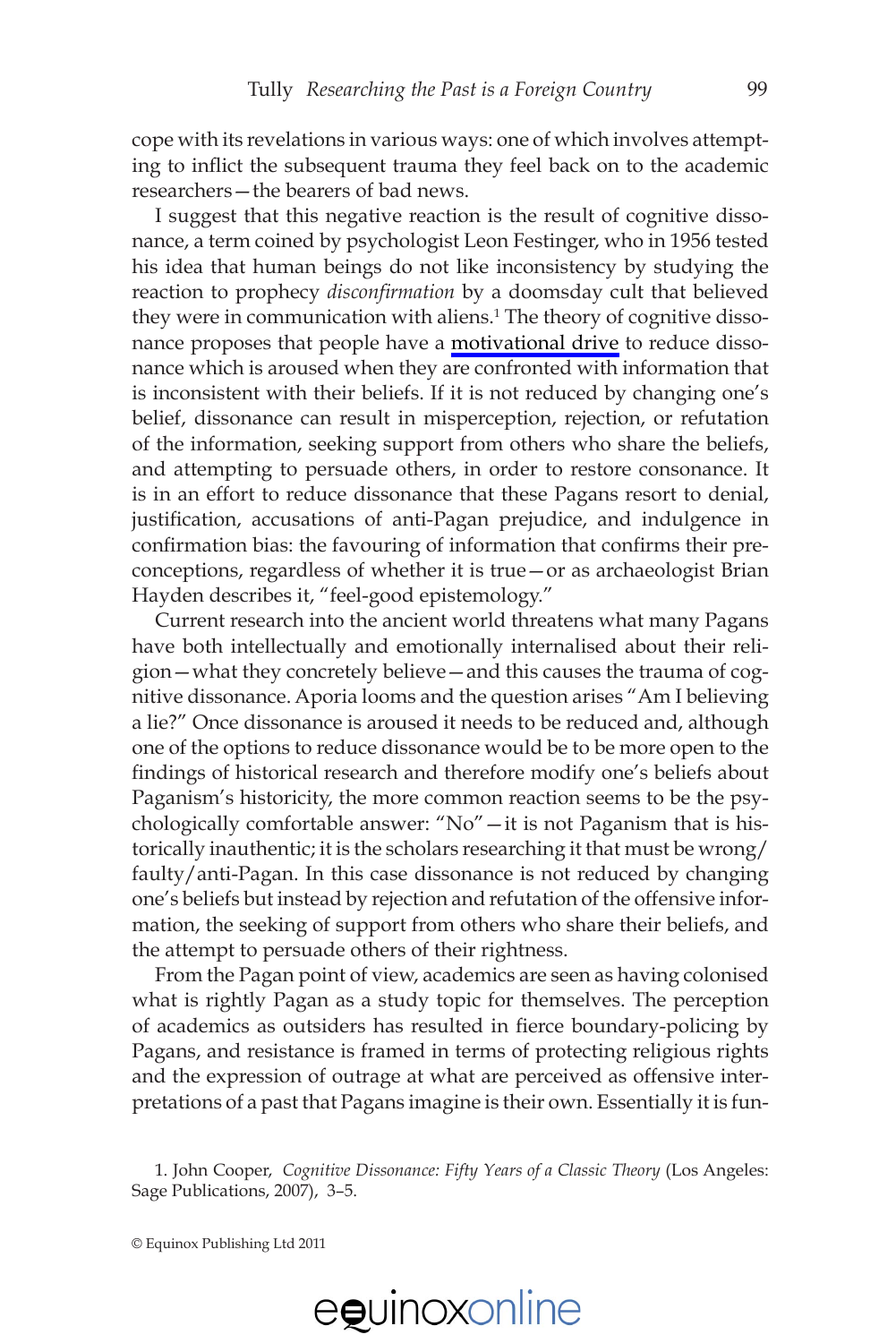damentalism and stems from fear of removal of a carefully constructed Pagan identity. What Pagans either do not know or conveniently forget, however, is that this identity relied on academic scholarship in the first place.

As we know, such a view of the academic as outsider is actually false when it comes to Pagan Studies scholars, researchers who study Paganism from within disciplines such as anthropology, sociology, religious studies, theology, history, and archaeology. Many Pagan Studies scholars are Pagan themselves, with years of involvement within the scene length of association being one of the hallmarks of authenticity and authority within Paganism. Others are not Pagan themselves but study communities of practitioners in an ethnographic capacity—respectfully, with an acute awareness of reactivity and reflexivity—and in some cases can claim several decades of involvement. Such longevity surely qualifies these scholars as knowledgeable insiders rather than uninformed "hackademics."

While professional scholars may enter Paganism, most Pagans do not tend to take on academics on *their* territory. When a situation arises in which Pagans do not like what they hear from academics, the conceptual spaces from which they can speak and be heard, and from where they produce their own counter-narratives, are primarily the Internet, self-publishing and the Pagan conference. Particularly in the case of the Internet, the material Pagans produce ends up being more widely distributed and easily accessible than academic texts can ever hope to be. It is at these sorts of sites that some Pagans have assumed the discourse of oppressing the perceived academic coloniser. A recent example that we would all be familiar with is the vitriol generated as a consequence of the criticism by two academic bloggers, Peg Aloi and Chas S. Clifton, of Ben Whitmore's book *Trials of the Moon*.

This is part of a larger situation whereby Pagans who dislike British historian Ronald Hutton's book *The Triumph of the Moon* have participated in an internet smear campaign against him, motivated by Whitmore's attempted criticism of Hutton's work. While the dependence of modern Witchcraft on late nineteenth and early twentieth century scholarship has been evident to scholars for decades, it appears to have only been grasped by the majority of Pagans themselves in the wake of the 1999 publication of *Triumph of the Moon*. As we know, Wicca's foundation claim used to correlate with historical research, but the supportive scholarly interpretation of witchcraft popularised by Margaret Murray was discredited in the 1970s. It is obvious that many Pagans, including those that so vehemently oppose Hutton's work, are unaware of the evolution of witchcraft scholarship. Nor do they understand the rigors

© Equinox Publishing Ltd 2011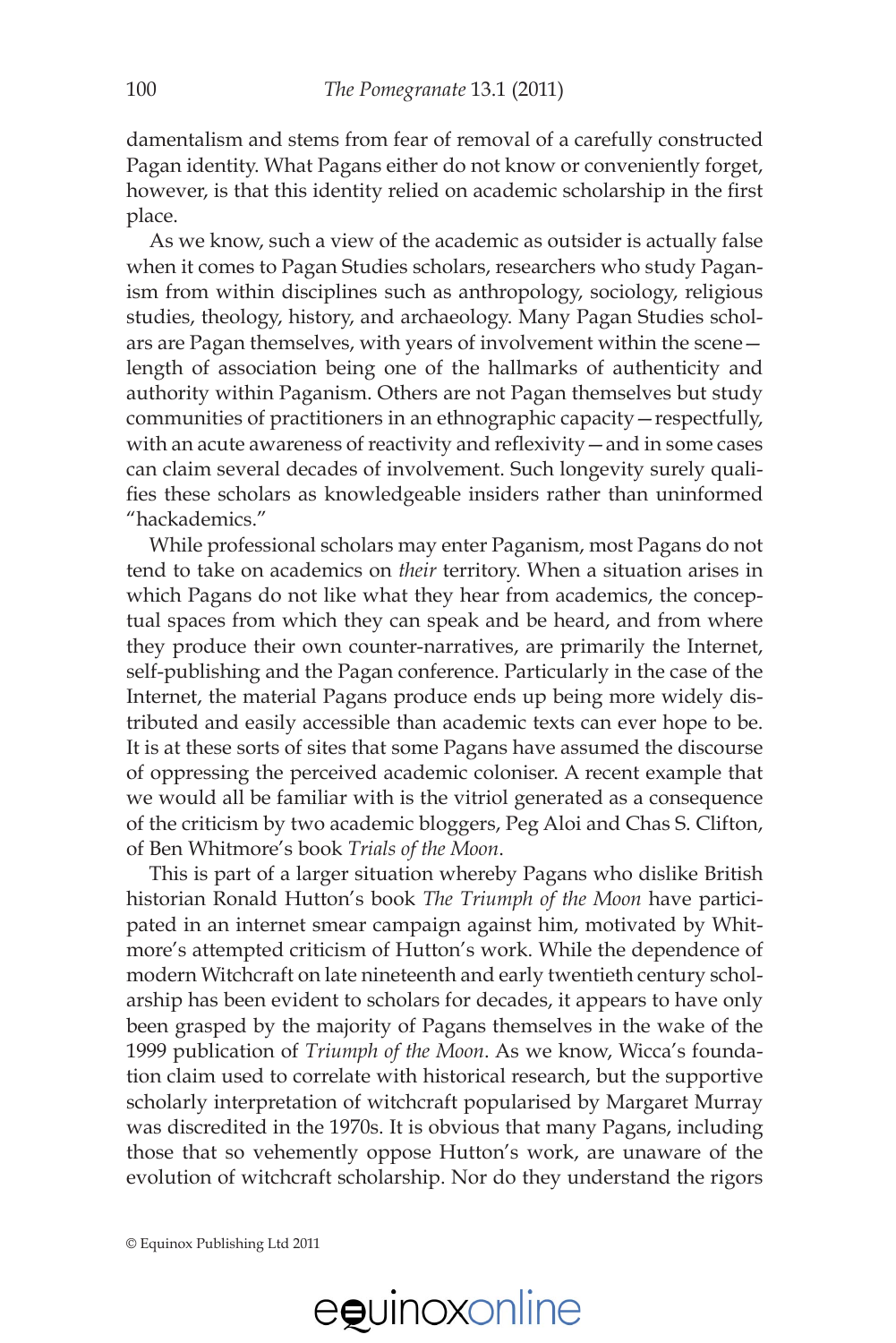of historical methodology, and that Whitmore's book has, in fact, not in any way demolished Hutton's research. Anti-Huttonists have gleefully lionised Whitmore, seeing him as a noble "man of the people" defeating the assault by malevolent academics such as Hutton who obviously have the destruction of the Wiccan religion in mind.

A simple internet search reveals that—despite Hutton's recent article on Witchcraft historiography and Peg Aloi's review of Whitmore's book, published in *The Pomegranate*, and which are both freely accessible on the internet—Whitmore's *Trials of the Moon* is thought to have vindicated the Murrayite standpoint and he has been made a hero, fans of his work not understanding that pointing out a few mistakes or omissions does not a successful refutation make. In comments on internet discussion boards, fans of Whitmore freely admit that they cannot tell whether his observations are correct. The important thing is that they *seem* correct, they claim to take down Hutton, and that feels good so it must be right. Carla O'Harris sums up this attitude with her vitriolic comment on Clifton's blog: "Hutton is a second-rate hack-artist whose cult is completely undeserving."

Archaeological examples in which Pagans clash with academics are probably better known than textual ones. Perhaps the most familiar case would be that of Goddess worshippers at the Neolithic Anatolian site of Çatalhöyük in Turkey. Goddess Pagans identify prehistoric female figurines as "aspects" of the "Great Goddess" and believe they provide evidence for the existence of a utopian world in which women were not subject to oppression—despite the many criticisms of this interpretation of the figurines and the fact that the presence of goddesses in a society does not equate to a high status for human women. Inspiration comes from the mid-twentieth-century interpretation of the site by its first excavator, James Mellaart and later popularised by archaeologist Marija Gimbutas. New excavations, directed by Ian Hodder of Stanford University, begun at the site in 1993, do not tend to confirm the Great Goddess theory, and attempt a more nuanced interpretation of the figurines, decorated houses, and human skeletons that Mellaart had described as goddesses, shrines, and priestesses. Goddess Worshippers, who visit the site regularly, express confusion as to why the current excavators will not accept Mellaart's view of the site, which has become for them an article of faith, accusing them of bias, blindness, and patriarchal conspiracy. The director has even received death threats.

Anthropologist Katherine Rountree has studied the interaction between archaeologists and goddess worshippers at Çatalhöyük and highlighted the ways in which the project's alleged multivocal interpretative process privileges the archaeologists' views while the goddess

© Equinox Publishing Ltd 2011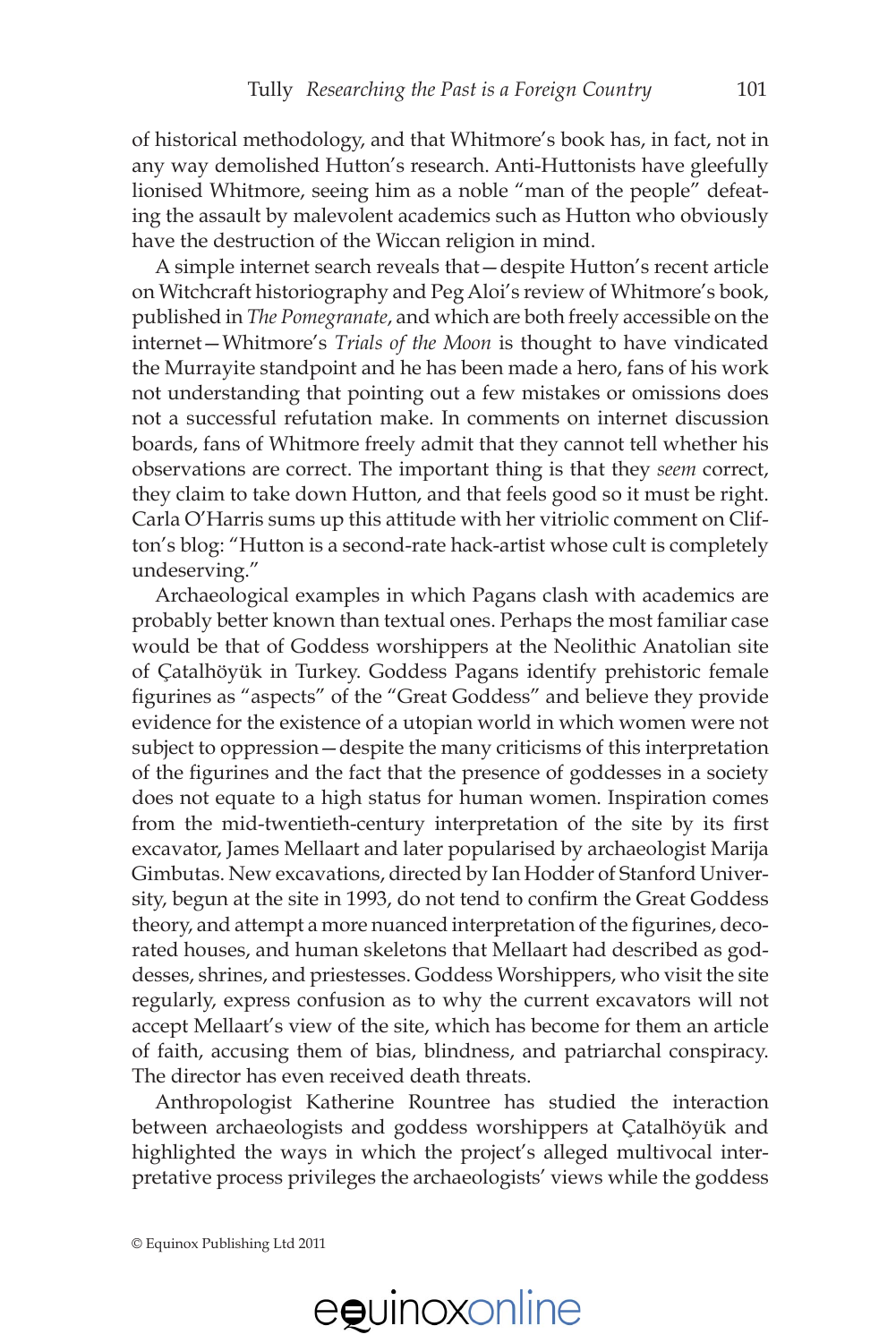worshippers' opinions take a back seat. From an archaeologist's point of view however, while members of the Goddess Community may have interesting opinions, and even academic credentials, they tend not to be trained in archaeology and subsequently do not understand that the unwillingness of the archaeologists to incorporate their views is not because of a conspiracy against women, but because they are simply archaeologically unconvincing.

In the United Kingdom certain varieties of Pagan Druid contest the interpretation of archaeological sites, in addition to campaigning for reburial of human remains and privileged access to museum collections. Inspired by the South Australian Aboriginal Heritage Act of 1988 and the Native American Graves Protection and Repatriation Act of 1990, these Druids situate themselves as "indigenous" and demand consideration by archaeological, heritage, and museum bodies even though, unlike indigenous groups in the United States or Australia, they cannot demonstrate any linage other than an imaginative one to archaeological sites or artefacts. At Seahenge in Norfolk, in 1999, Druids were amongst other groups including New Agers and Eco-warriors, who disrupted and attempted to thwart archaeological excavation at the site, claiming to spiritually own it. In 2007 Druids agitated for a Neolithic skeleton, held in the Alexander Keiller Museum in Wiltshire, to be reburied, claiming it was their ancestor.

Another Druid group, Honouring the Ancient Dead (HAD),<sup>2</sup> are specifically focussed upon both the reburial of ancient human remains as well as enabling special access for Pagans to certain ancient objects held in museums.<sup>3</sup> There are many such projects on HAD's website and a letter in *Museum Archaeologists News* claims that HAD have their sights set on 135 collecting institutions in the United Kingdom that it plans to contact in regards to having input into their housing of human remains. Facilitated by the current climate of deference to faith groups in Britain, HAD have been successful at brokering deals between Druids and museum curators and public relations departments, a particularly outstanding occasion being in 2005–6 when they obtained privileged access to the Babylonian plaque, "The Queen of the Night"—despite the fact

2. Emma Restall Orr, "Consultation on the Request for Reburial of Human Remains, Avebury, Wiltshire February 2009," *Museum Archaeologists News* 46 (2009):1–2.

3. Blain, Jenny, and Wallis, Robert. *Sacred Sites Contested Rites/Rights: Pagan Engagements with Archaeological Monuments*. (Eastbourne. Sussex Academic Press. 2007). 190. The precedent being in 1996 in the United States with "Kennewick Man," where both Native Americans and local Pagans, members of the Asatru Folk Assembly, were granted access to the remains to perform ceremonies while scientific analyses by the physical anthropologists was halted. See http://en.wikipedia.org/ wiki/Asatru\_Folk\_Assembly.

© Equinox Publishing Ltd 2011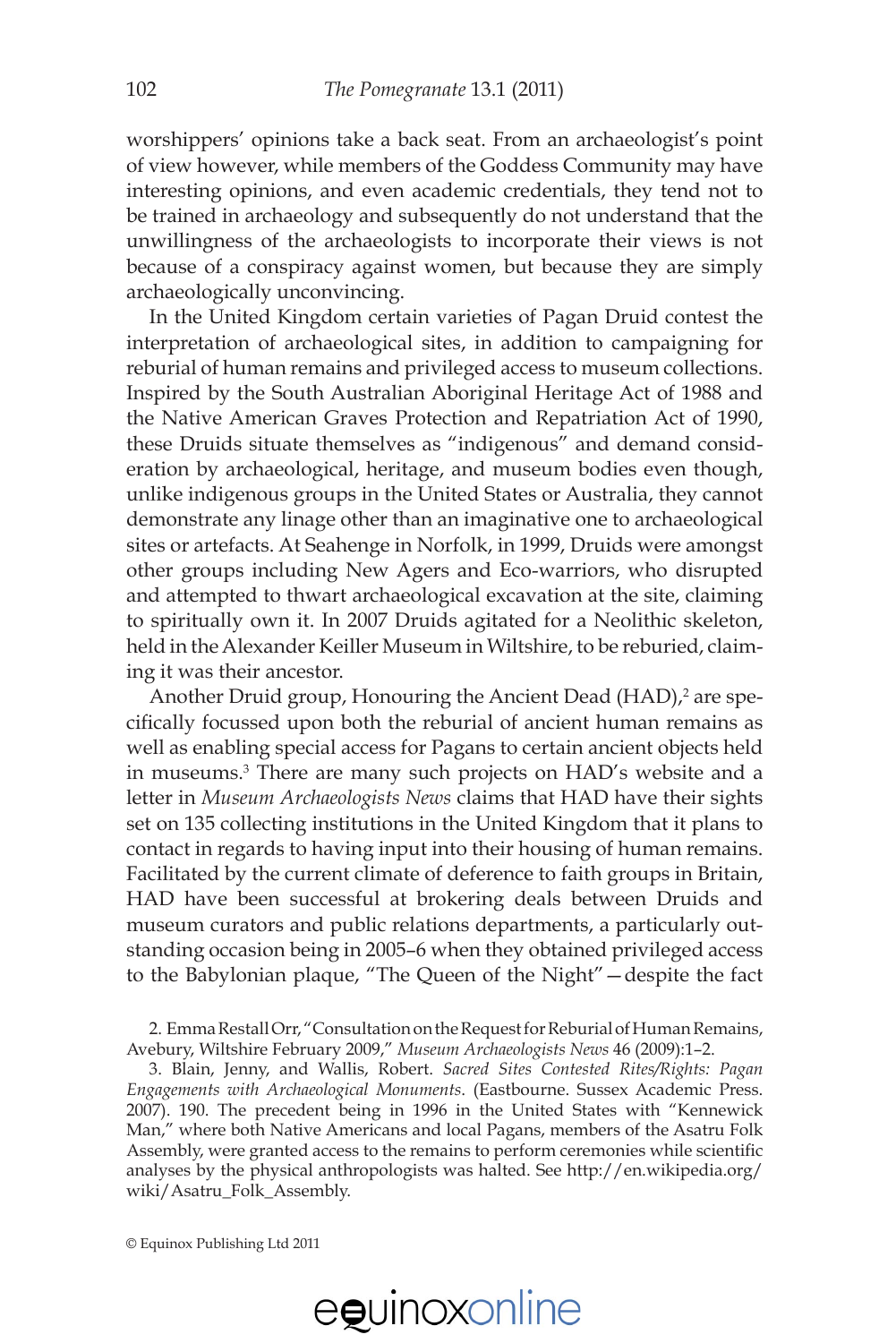that their website shows that they do not have a clue about its origin, describing it as "Stone Age" and "Druid."

One might ask at this point, "What's the harm here? Does it really matter what Pagans think about the past? How is it anyone's business?" I think, however, that the promotion of pseudo-scholarship should be the concern of academics in the affected fields. Pagan opinion is influential because of the heavy reliance on the Internet with its disseminatory power, as well as the self-publishing boom. In the case of witchcraft history, by casting aspersions on contemporary—and better—research, Pagans perpetuate the circulation of outdated scholarship and keep the public in thrall to false histories. With the Goddess Movement, it is evident that participants do not understand why evidence should not be fitted into a preconceived pet theory and that during their close dealings with archaeologists at Çatalhöyük, this basic tenet of archaeology has not been successfully communicated. Nor is the situation regarding special museum access for Pagans in Britain a good thing, because such politically-correct public relations by museums is not helping educate *anyone* in real history. Researching the past is still a foreign country to Pagans. Academics and Pagans are still polarised, even though in some cases there is the appearance of respect and consensus.

Rountree has said repeatedly that scholars and practitioners are "talking past each other" and that they even "speak different languages."4 In the case of the critique of Whitmore's book it became evident that academics and Pagans were actually shouting at each other—or, more accurately, academics were being shouted at! As I have suggested, it is cognitive dissonance that is causing Pagans to shout, and that this is a reaction to two factors: not liking what they hear, and not understanding why the academic researcher is saying it. I think the solution is for academics to make more effort to communicate the reasons why—in cases of contentious research—what they are saying is being said.

Foucault argues that the role of the historian should be to demystify the claims to knowledge made by the powerful and to support those who are oppressed by it. The communication of academic research methodologies is not about beating Pagans over the head with new scholarship, or performing academic oppression of the non-academically literate "other," but about explaining contentious research results, the components of the investigative methods behind them, and how they lead to certain conclusions and not others. Nor is this, essentially transcultural, communication an attempt by outsider academics to colonise the minds

4. Kathryn Rountree, "Talking Past Each Other: Practising Multivocality at Çatalhöyük," *Journal of Archaeomythology* 3, no. 1 (2007): 45.

© Equinox Publishing Ltd 2011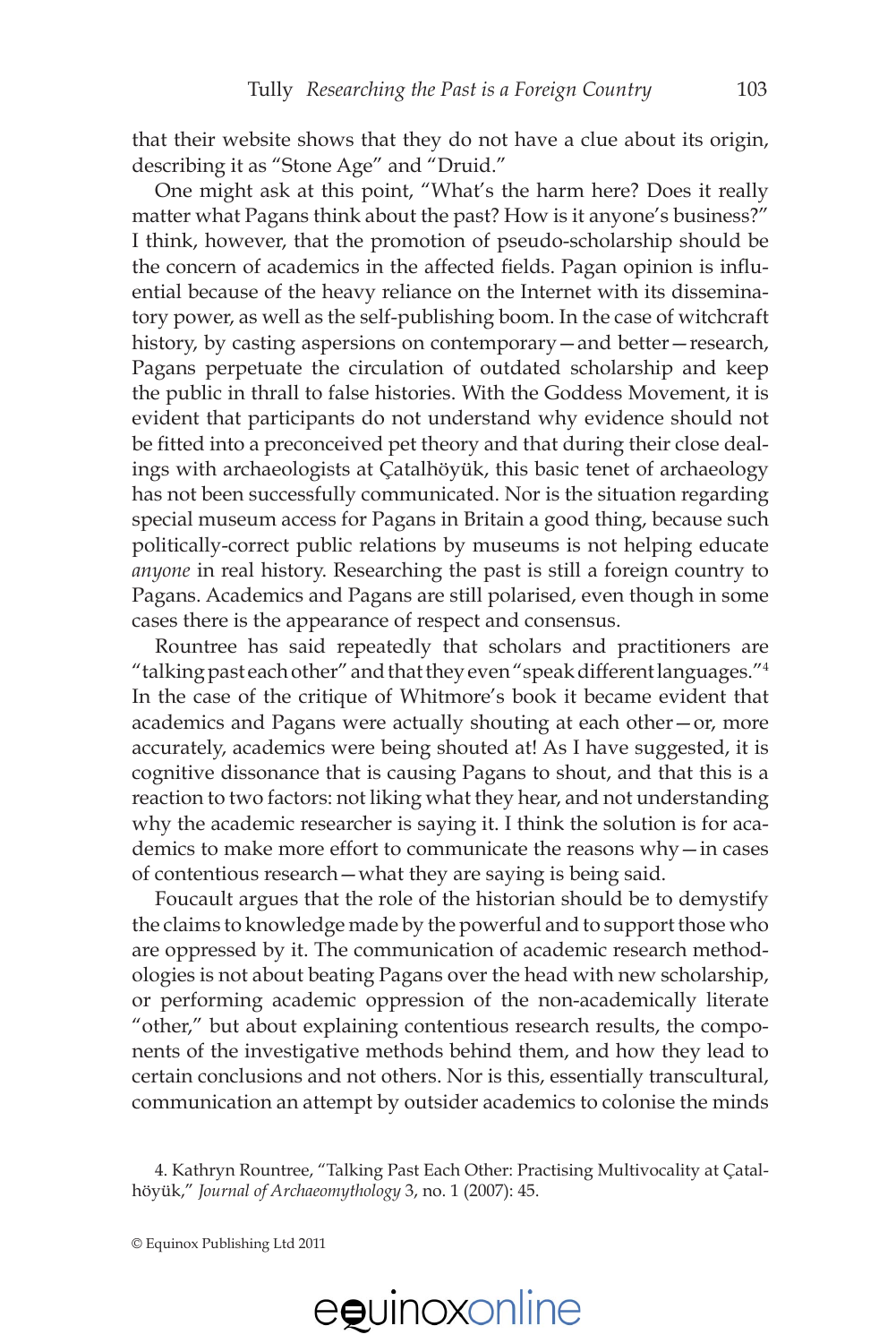of Pagans, as Pagan Studies scholars are already insiders. It is simply a method for diffusing antagonism through education. Pagans are free to continue to dislike and even ignore what they hear in regards to the findings of scholarship, but they cannot continue to enforce the exclusion of new academic research *from* Paganism. As insiders, Paganism belongs to Pagan Studies scholars too.

Because they are insiders, straddling the academic-practitioner divide and speaking both languages, Pagan Studies scholars are uniquely situated to defuse the antipathy between Pagans and academics. They already have ample experience translating Paganism into "academese" and are thus familiar with the role of intercultural performer. It is simply a matter of reversing the flow of information. As I have suggested, along with not liking what they hear, Pagan aggression also stems from not actually understanding academic language, both in its written form as well as in regards to theoretical reasoning and conceptual structures. Pagan Studies scholars can act as translators, explaining and guiding practitioners into the mysteries of academic thinking by decoding the findings of scholarly research, the methods of acquisition of such knowledge, and the reasons for particular standards of evidence to be required. They can also help Pagans keep up with current research, a near impossible task without university access to academic journals.

While the results of scholarship can, theoretically, be accessed by Pagans in the form of published texts, it is the methodologies of such research that need to be clarified. When it comes to history and archaeology, not all ideas about the past are equal. Some descriptions of the human past are more likely than others to be accurate, and so there is more reason to believe some than others—even if none is perfectly justified to the point of certainty. It is important to explain that there are ways to distinguish plausible from implausible theories about the past: the criterion of credible, meaningful evidence; that standards of justification exist; and that there is a correlation between a theory being more justified by the evidence and its being more likely accurate. It is not so much the answers to questions about the past that are the concern, but the ability to distinguish evidence from belief, opinion, dogma, or wishful thinking.5

I need to emphasise that I am not suggesting that that knowledge gained through the currently valid procedures of the human sciences is necessarily superior to knowledge gained in other ways, such as those methods used by many modern Pagans, such as dreams, trance states,

<sup>5.</sup> Peter Kosso. "Introduction: The Epistemology of Archaeology," in *Archaeological*  Fantasies: How psuedoarchaeology misrepresents the past and misleads the public, ed. Garrett G. Fagan (London: Routledge, 2006), 3–22.

<sup>©</sup> Equinox Publishing Ltd 2011